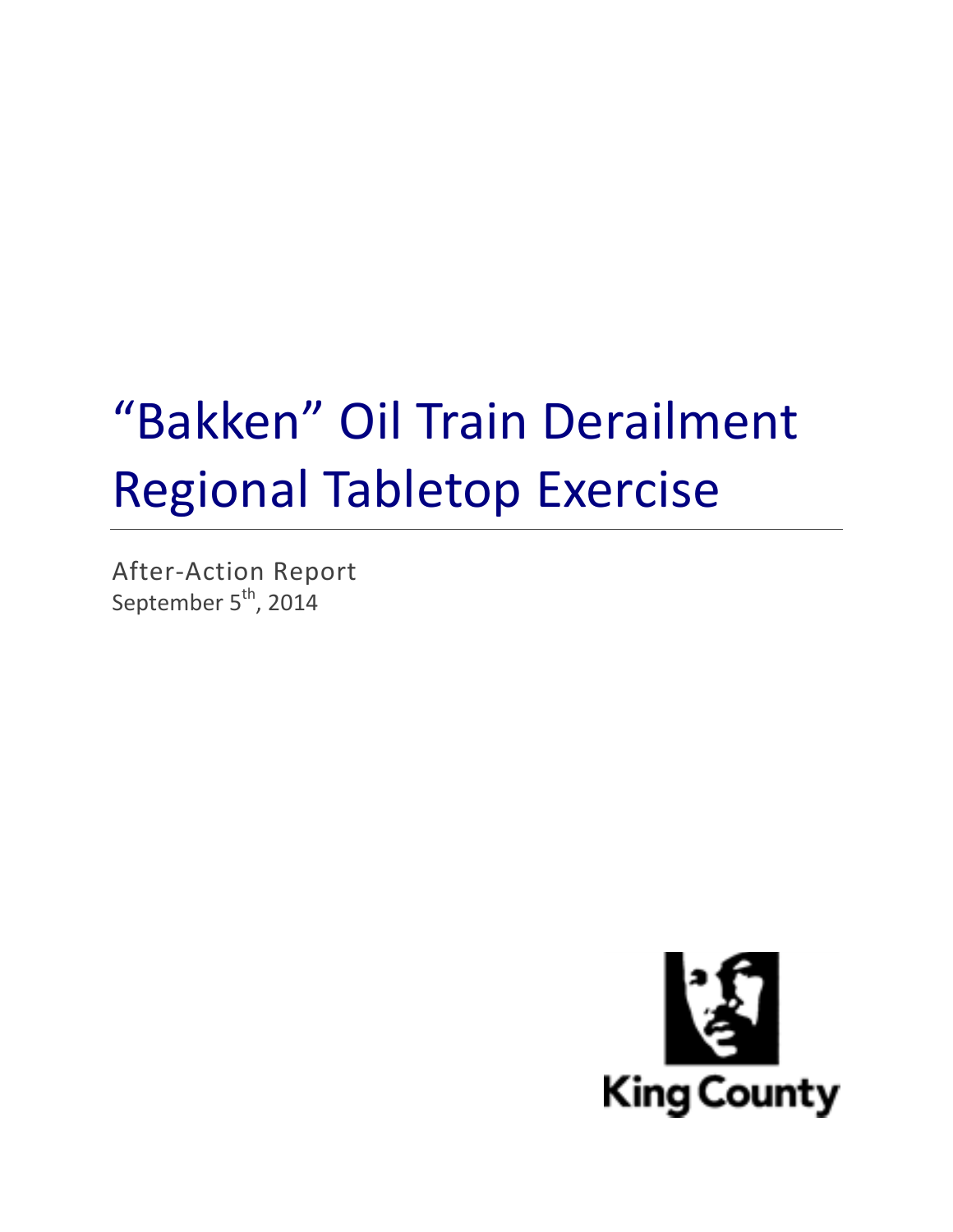## **PREFACE AND PROJECT HISTORY**

On June 24<sup>th</sup>, 2014 the King County Council passed Motion 14155 directing the Office of Emergency Management to create an Annex to the County Emergency Management Plan "CEMP" that "specifically address[es] the risk from increased transport of Bakken formation petroleum transport[ed] by rail". This incident-specific plan is to be accompanied by a needs assessment report due to Council by October  $31<sup>st</sup>$ , 2014.

On August 5<sup>th</sup>, 2014, the King County Office of Emergency Management facilitated a tabletop exercise which outlined a scenario involving the derailment and subsequent explosion of a train tanker carrying "Bakken" deep-shale oil. The lessons learned from that exercise as captured in this document will inform the report to Council as outlined in Motion 14155.

#### **CAVEAT**

The use of the term "Bakken" oil as it relates to a particularly volatile deep-shale crude oil from the Bakken formation which extends from Manitoba and Saskatchewan Canada into the US via Montana and North Dakota, is considered colloquial vernacular and used in this document for the sake of consistency with previous documentation. King County OEM makes no assumptions that volatile crude oil transported via rail is limited to "Bakken" deep-shale oil.

## **DEFINITIONS OF TERMS**

AAR – After Action Report; a document that captures lessons learned from an exercise, part of the Homeland Security Exercise and Evaluation Program

BNSF – Burlington Northern Santa Fe; a private rail operator

EAS – Emergency Alert System; messages broadcast via television and radio

ECC / EOC – Emergency Coordination / Operation Center; a location to coordinate response / recovery activities

ESFs – Emergency Support Functions; discipline specific categories such as transportation, communications, public works, firefighting, and oil / hazardous materials response

LEPC – Local Emergency Planning Committee; a community-level planning group which seeks to plan for and communicate local environmental threats to citizens in a given jurisdictional area

OEM – Office of Emergency Management; the designated coordinating body for emergency planning and collaborative training for King County

WEA – Wireless Emergency Alert; text-messages sent directly to mobile devices within a given geographic area to alert the public to immediate threats to life safety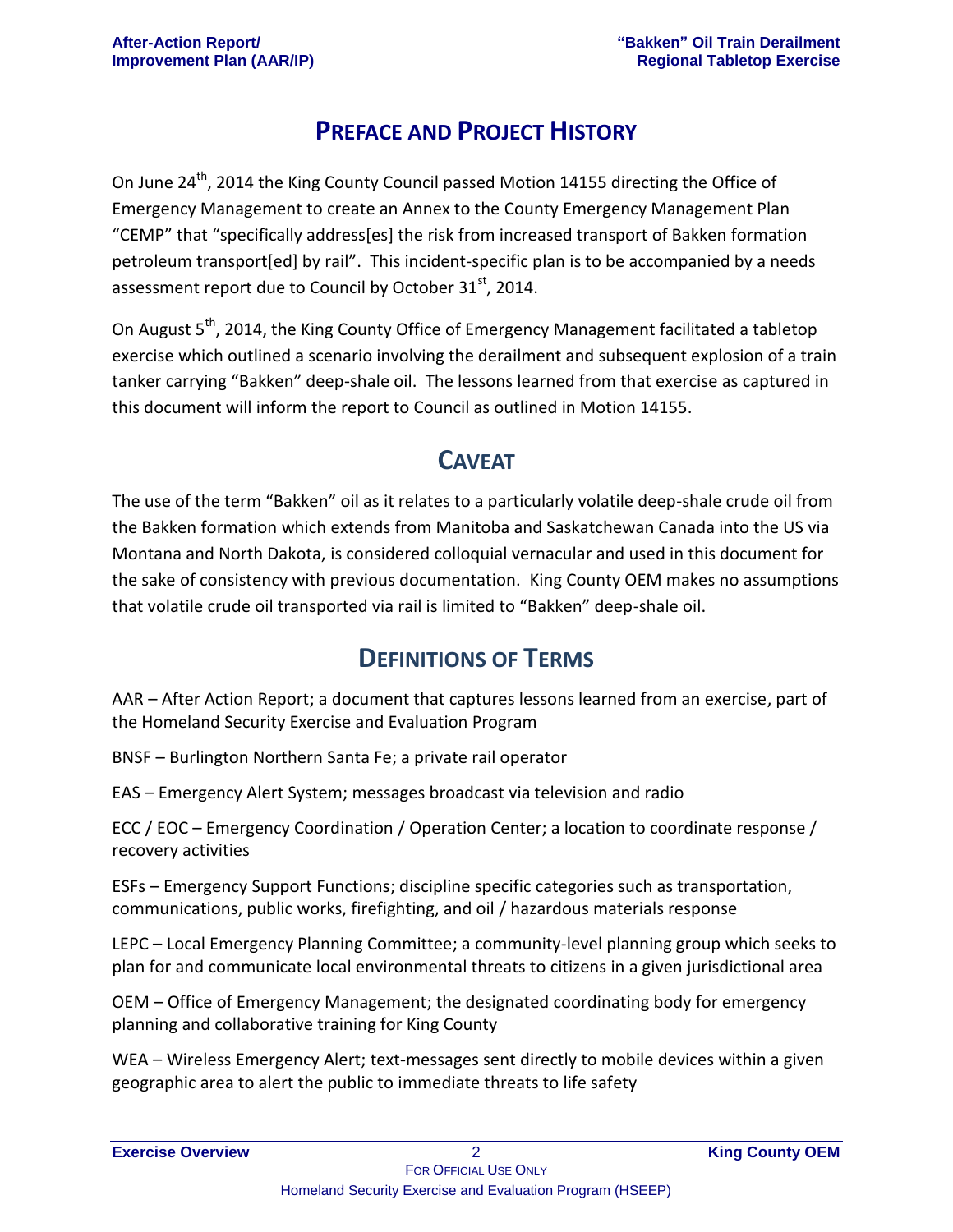## **EXERCISE OVERVIEW**

| <b>Exercise Name</b>                         | "Bakken" Oil Train Derailment - Regional Tabletop Exercise                                                                                                                                                                                                                                                                                                       |
|----------------------------------------------|------------------------------------------------------------------------------------------------------------------------------------------------------------------------------------------------------------------------------------------------------------------------------------------------------------------------------------------------------------------|
| <b>Exercise Dates</b>                        | August $5^{th}$ , 2014 from 13:00 - 16:00                                                                                                                                                                                                                                                                                                                        |
| <b>Scope</b>                                 | This exercise is a tabletop exercise planned to run 2.5 hours with a 30<br>minute hotwash immediately following at the King County Regional<br>Communications and Emergency Coordination Center.                                                                                                                                                                 |
| <b>Mission Area(s)</b>                       | Response                                                                                                                                                                                                                                                                                                                                                         |
| <b>Core Capabilities</b>                     | Planning, Public Information and Warning, Operational Coordination, Supply<br>Chain Integrity and Security, Community Resilience, Threat and Hazard<br>Identification, Risk and Disaster Resilience Assessment, Environmental<br>Response / Health and Safety, Infrastructure Systems, Operational<br>Communications, Public and Private Services and Resources. |
| <b>Objectives</b>                            | 1) Delineate roles and responsibilities between first responders,<br>emergency managers, and private rail.<br>2) Clarify jurisdictional authorities along local, county, state, federal<br>and tribal boundaries.<br>3) Determine method of comprehensive resource management<br>throughout the response and recovery process.                                   |
| <b>Threat or Hazard</b>                      | Explosion + Hazmat + Fire                                                                                                                                                                                                                                                                                                                                        |
| <b>Scenario</b>                              | Oil train tankers carrying "Bakken" oil (a volatile form of crude oil), derail,<br>spill, and catch fire near the intersection of I-5 and Martin Luther King Jr.<br>Way near the southern border of Seattle and Tukwila in King County<br>Washington.                                                                                                            |
| <b>Participating</b><br><b>Organizations</b> | Representatives from the Local Emergency Planning<br>Committees "LEPCs" within King County, first responders, emergency<br>managers, private sector partners, transportation and telecommunications,<br>environmental health specialists, the Army National Guard, non-<br>governmental disaster response groups, Pierce and Snohomish Counties.                 |
| <b>Point of Contact</b>                      | Alisha Griswold - Training and Exercise Program Manager<br>King County Office of Emergency Management<br>Alisha.Griswold@kingcounty.gov / 206-205-4069                                                                                                                                                                                                           |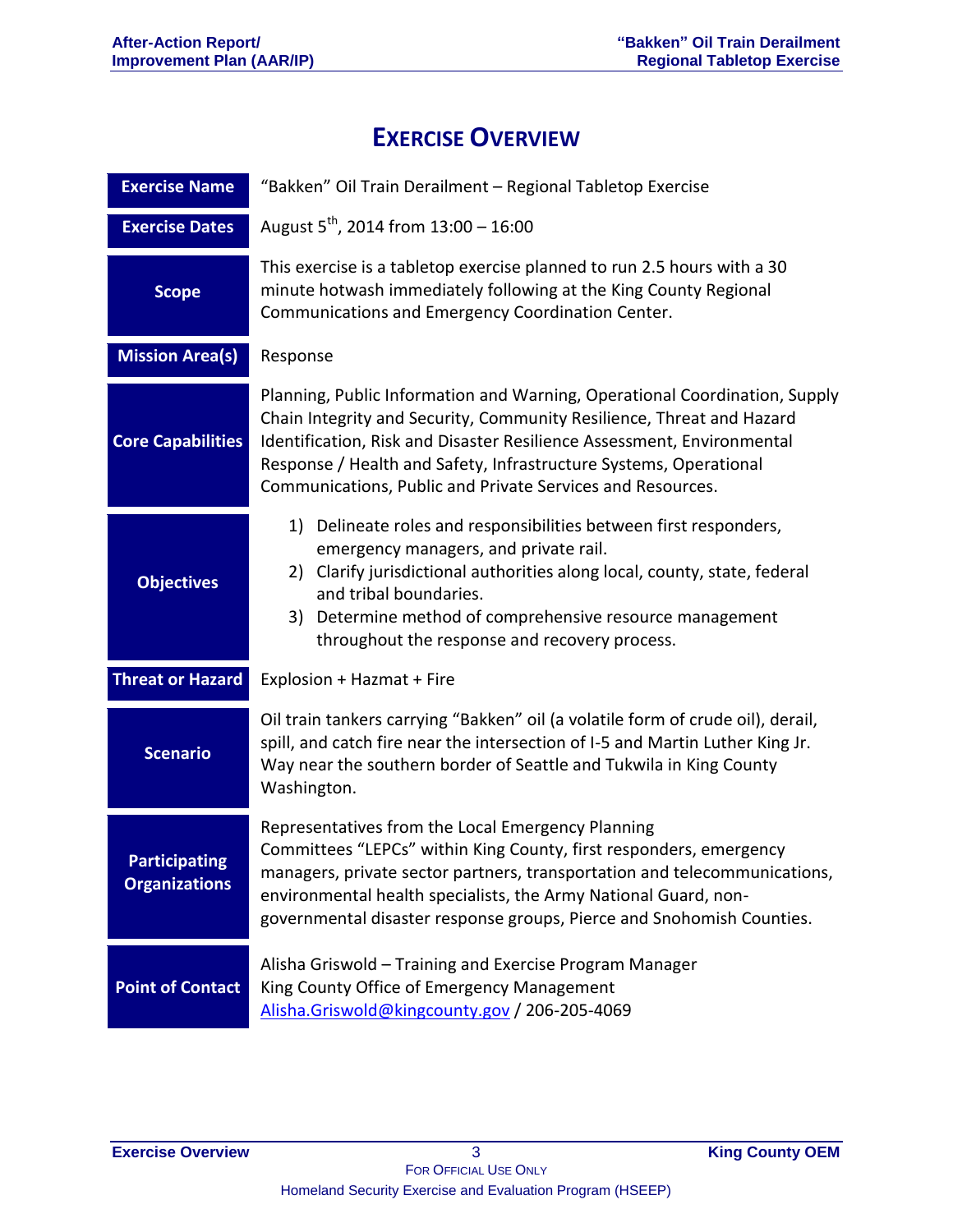#### **OBJECTIVES AND DEMONSTRATED PERFORMANCE**

| <b>Objective</b>                                                                                                     | <b>Core Capability</b>                                                                                                                                                                                                                                                                                                | <b>Performance</b><br><b>Demonstrated</b> |
|----------------------------------------------------------------------------------------------------------------------|-----------------------------------------------------------------------------------------------------------------------------------------------------------------------------------------------------------------------------------------------------------------------------------------------------------------------|-------------------------------------------|
| Delineate roles and<br>1)<br>responsibilities between first<br>responders, emergency managers,<br>and private rail.  | Community Resilience, Environmental Response / Health and Safety,<br>Infrastructure Systems, Operational Communication, Operational<br>Coordination, Planning, Public and Private Services and Resources,<br>Supply Chain Integrity and Security, Threat and Hazard Identification                                    | Performed<br>without<br>Challenges        |
| Clarify jurisdictional authorities<br>2)<br>along local, county, state, federal<br>and tribal boundaries.            | Community Resilience, Environmental Response / Health and Safety,<br>Infrastructure Systems, Operational Communication, Operational<br>Coordination, Planning, Public and Private Services and Resources,<br>Public Information and Warning, Supply Chain Integrity and Security,<br>Threat and Hazard Identification | Performed<br>without<br>Challenges        |
| 3)<br>Determine method of<br>comprehensive resource<br>management throughout the<br>response and recovery processes. | Environmental Response / Health and Safety, Infrastructure Systems,<br>Operational Communication, Operational Coordination, Public and<br>Private Services and Resources, Supply Chain Integrity and Security                                                                                                         | Performed<br>without<br>Challenges        |
| Additional Core Capabilities observed<br>beyond initial objectives                                                   | <b>Risk and Disaster Assessment</b>                                                                                                                                                                                                                                                                                   | Observed but<br>not Performed             |

**Ratings Definitions:**

 Performed without Challenges: The targets and critical tasks associated with the core capability were completed in a manner that achieved the objective(s) and did not negatively impact the performance of other activities. Performance of this activity did not contribute to additional health and/or safety risks for the public or for emergency workers, and it was conducted in accordance with applicable plans, policies, procedures, regulations, and laws.

- Performed with Some Challenges: The targets and critical tasks associated with the core capability were completed in a manner that achieved the objective(s) and did not negatively impact the performance of other activities. Performance of this activity did not contribute to additional health and/or safety risks for the public or for emergency workers, and it was conducted in accordance with applicable plans, policies, procedures, regulations, and laws. However, opportunities to enhance effectiveness and/or efficiency were identified.
- Performed with Major Challenges: The targets and critical tasks associated with the core capability were completed in a manner that achieved the objective(s), but some or all of the following were observed: demonstrated performance had a negative impact on the performance of other activities; contributed to additional health and/or safety risks for the public or for emergency workers; and/or was not conducted in accordance with applicable plans, policies, procedures, regulations, and laws.
- Unable to be Performed: The targets and critical tasks associated with the core capability were not performed in a manner that achieved the objective(s).
- Observed but not Performed: No objectives were set for these core capabilities, however, outcomes were observed.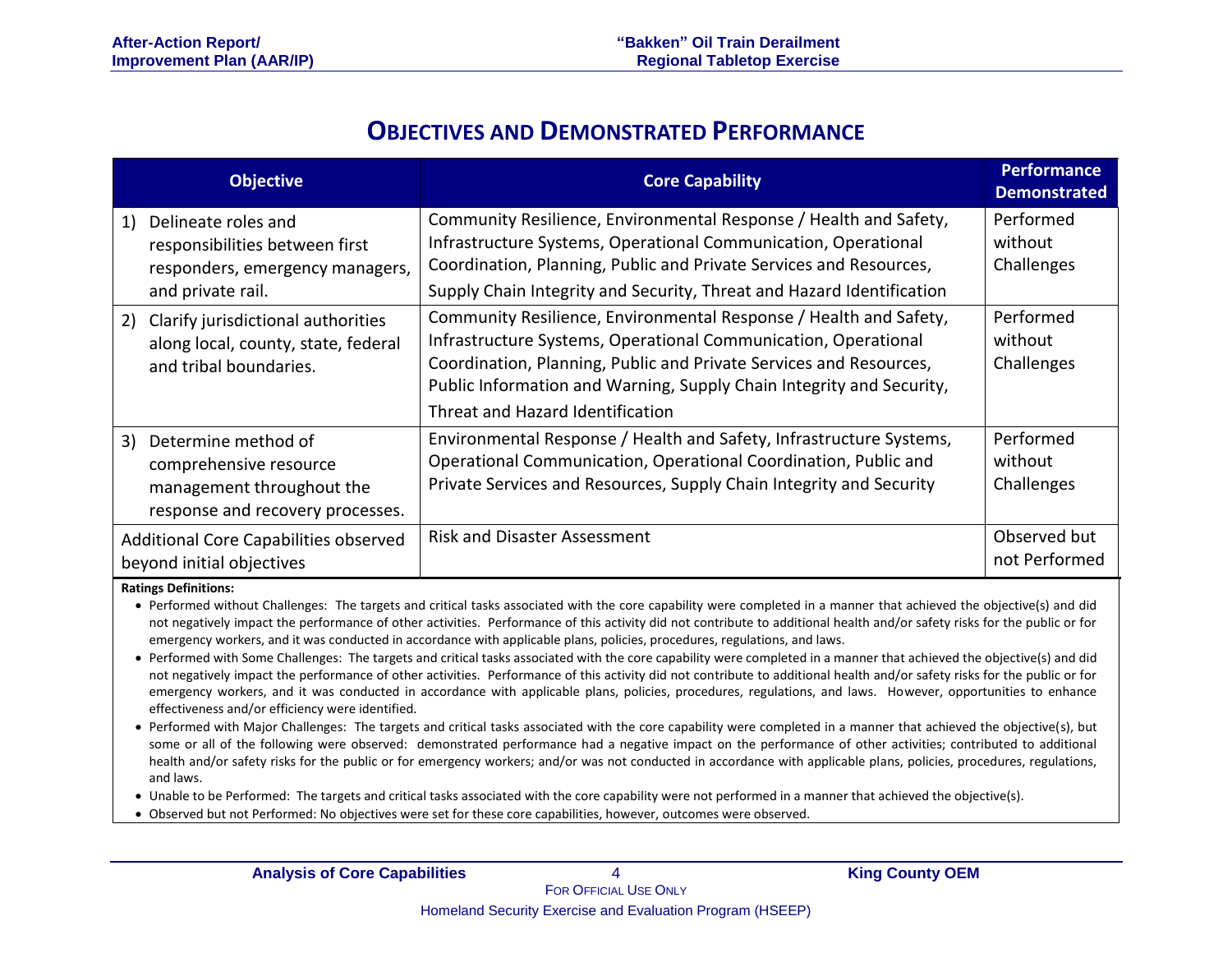### **CORE CAPABILITIES ASSESSED**

| <b>Community Resilience</b> |                                                                                                                                                                                                                                                                                                                         |
|-----------------------------|-------------------------------------------------------------------------------------------------------------------------------------------------------------------------------------------------------------------------------------------------------------------------------------------------------------------------|
| <b>Mission Area</b>         | Mitigation                                                                                                                                                                                                                                                                                                              |
| Description                 | Lead the integrated effort to recognize, understand, communicate, plan,<br>and address risks so that the community can develop a set of actions to<br>accomplish mitigation and improve resilience.                                                                                                                     |
| Assessment / Analysis       | King County lead a regional effort to identify the state of planning and<br>coordination in regards to response and recovery from a derailed<br>"Bakken" deep-shale oil train tanker. This capability was<br>comprehensively assessed with substantial discussion and sharing<br>between disciplines and jurisdictions. |

| <b>Environmental Response / Health and Safety</b> |                                                                                                                                                                                                                                                                                       |
|---------------------------------------------------|---------------------------------------------------------------------------------------------------------------------------------------------------------------------------------------------------------------------------------------------------------------------------------------|
| <b>Mission Area</b>                               | Response                                                                                                                                                                                                                                                                              |
| Description                                       | Ensure the availability of guidance and resources to address all hazards<br>including hazardous materials, acts of terrorism, and natural disasters in<br>support of the responder operations and the affected communities.                                                           |
| Assessment / Analysis                             | Key representatives were able to clarify concerns regarding the<br>environmental impact of fighting the fire with retardant foam, the<br>potential for inhalation hazards resulting from a smoke plume, and<br>implications for waterways and sewers contaminated with flammable oil. |

| <b>Infrastructure Systems</b> |                                                                                                                                                                                                                               |
|-------------------------------|-------------------------------------------------------------------------------------------------------------------------------------------------------------------------------------------------------------------------------|
| <b>Mission Area</b>           | Response, Recovery                                                                                                                                                                                                            |
| Description                   | Stabilize critical infrastructure functions, minimize health and safety<br>threats, and efficiently restore and revitalize systems and services to<br>support a viable, resilient community.                                  |
| Assessment / Analysis         | The railways that traverse King County are undeniably critical<br>infrastructure. Stakeholders, including private-rail operators, discussed<br>methods of coordinating response and recovery of this vital regional<br>asset. |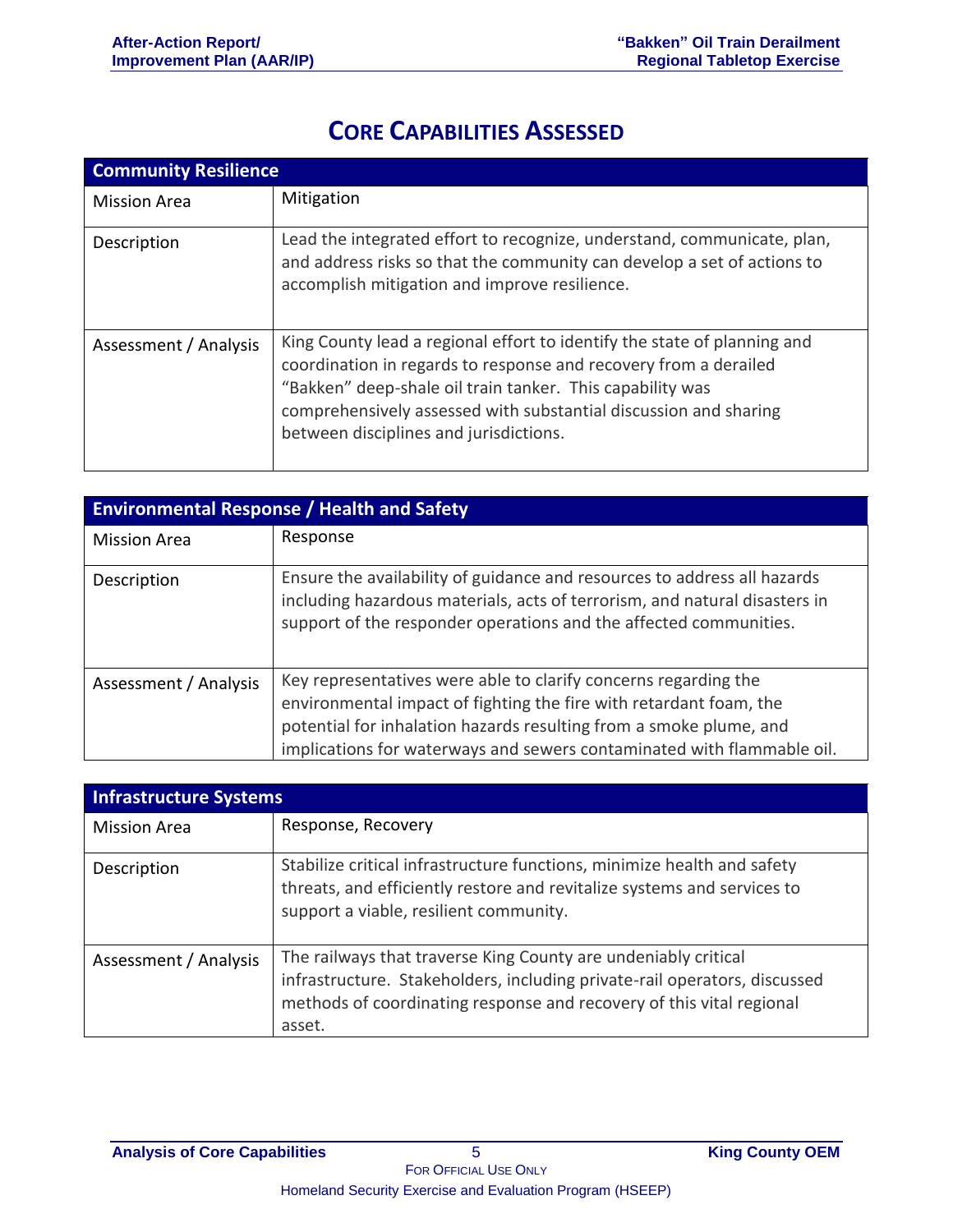| <b>Operational Communications</b> |                                                                                                                                                                                                                                                                                                                                                                                                   |
|-----------------------------------|---------------------------------------------------------------------------------------------------------------------------------------------------------------------------------------------------------------------------------------------------------------------------------------------------------------------------------------------------------------------------------------------------|
| <b>Mission Area</b>               | Response                                                                                                                                                                                                                                                                                                                                                                                          |
| Description                       | Ensure the capacity for timely communications in support of security,<br>situational awareness, and operations by any and all means available,<br>among and between affected communities in the impact area and all<br>response forces.                                                                                                                                                           |
| Assessment / Analysis             | Communication between local jurisdictions was determined to be<br>cohesive and collectively understood. Notification procedures to state<br>and federal authorities varies dependent upon regulatory compulsion to<br>notify of an active incident, and sharing for situational awareness<br>purposes. These notification triggers should be mapped and shared with<br>all involved stakeholders. |

| <b>Operational Coordination</b> |                                                                                                                                                                                                                                                                            |
|---------------------------------|----------------------------------------------------------------------------------------------------------------------------------------------------------------------------------------------------------------------------------------------------------------------------|
| <b>Mission Area</b>             | All                                                                                                                                                                                                                                                                        |
| Description                     | Establish and maintain a unified and coordinated operational structure<br>and process that appropriately integrates all critical stakeholders and<br>supports the execution of core capabilities.                                                                          |
| Assessment / Analysis           | Coordination between response agencies was determined to be strong.<br>Notification procedures to state and federal partners could be more<br>inclusive and faster, but first requires an understanding of required<br>notification vs. sharing for situational awareness. |

| <b>Planning</b>       |                                                                                                                                                                                                                                                                                                                 |
|-----------------------|-----------------------------------------------------------------------------------------------------------------------------------------------------------------------------------------------------------------------------------------------------------------------------------------------------------------|
| <b>Mission Area</b>   | All                                                                                                                                                                                                                                                                                                             |
| Description           | Conduct a systematic process engaging the whole community as<br>appropriate in the development of executable strategic, operational,<br>and/or community-based approaches to meet defined objectives.                                                                                                           |
| Assessment / Analysis | A variety of sectors, jurisdictions, disciplines, and levels of government<br>participated in this event. In addition, each participant brought the<br>perspective and concerns of their agencies, stakeholders and community<br>members in alignment with King County's whole community planning<br>practices. |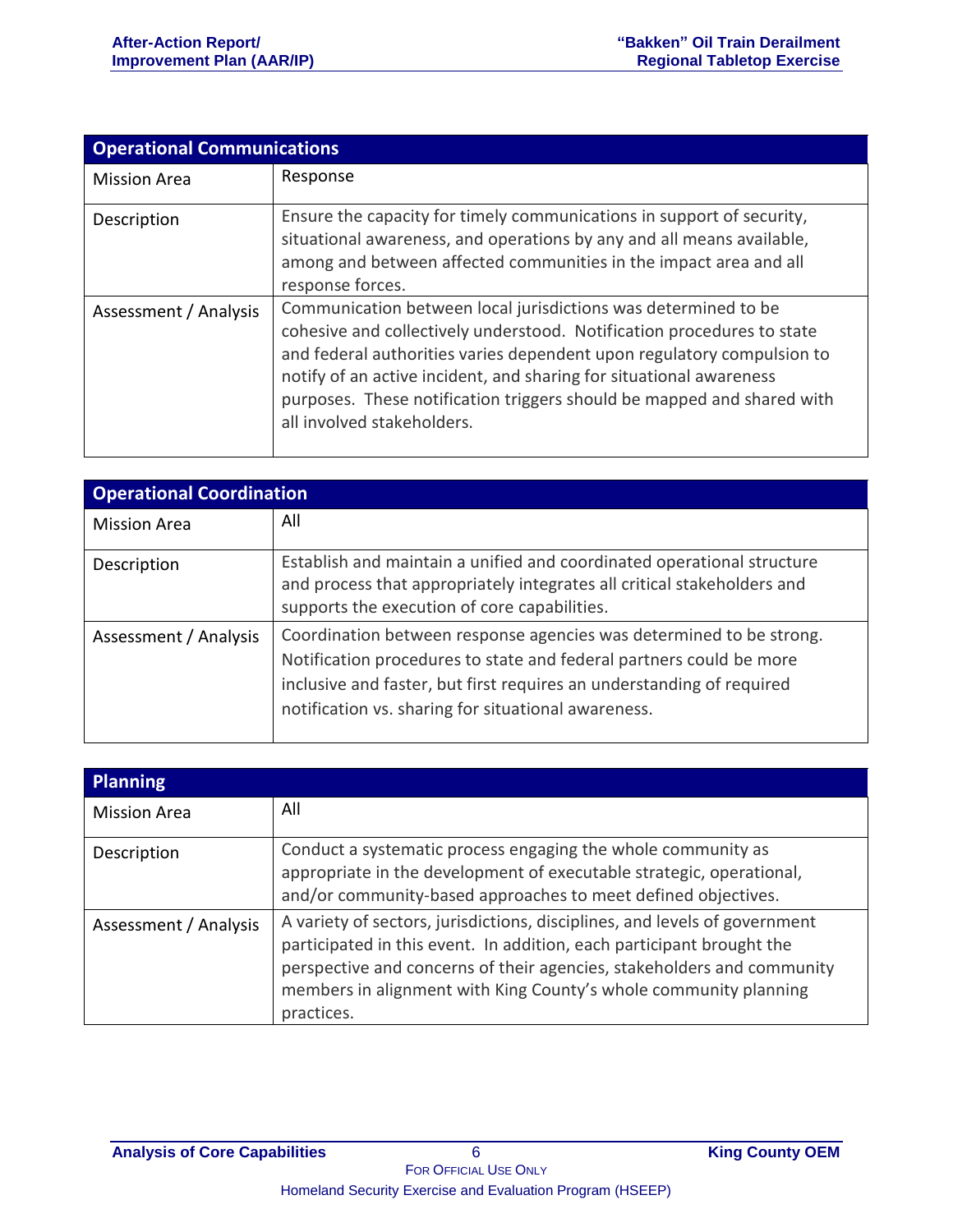| <b>Public and Private Services and Resources</b> |                                                                                                                                                                                                                                                                                                                                                     |
|--------------------------------------------------|-----------------------------------------------------------------------------------------------------------------------------------------------------------------------------------------------------------------------------------------------------------------------------------------------------------------------------------------------------|
| <b>Mission Area</b>                              | Response                                                                                                                                                                                                                                                                                                                                            |
| Description                                      | Provide essential public and private services and resources to the<br>affected population and surrounding communities, to include emergency<br>power to critical facilities, fuel support for emergency responders, and<br>access to community staples (e.g., grocery stores, pharmacies, and banks)<br>and fire and other first response services. |
| Assessment / Analysis                            | The majority of discussion centered around coordinated response to the<br>incident, and included fire, law enforcement, public health, public works,<br>environmental, and transportation perspectives.                                                                                                                                             |

| <b>Public Information and Warning</b> |                                                                                                                                                                                                                                                                                                                                                                           |
|---------------------------------------|---------------------------------------------------------------------------------------------------------------------------------------------------------------------------------------------------------------------------------------------------------------------------------------------------------------------------------------------------------------------------|
| <b>Mission Area</b>                   | All                                                                                                                                                                                                                                                                                                                                                                       |
| Description                           | Deliver coordinated, prompt, reliable, and actionable information to the<br>whole community through the use of clear, consistent, accessible, and<br>culturally and linguistically appropriate methods to effectively relay<br>information regarding any threat or hazard, as well as the actions being<br>taken and the assistance being made available, as appropriate. |
| Assessment / Analysis                 | Multiple communications platforms would be leveraged during a crisis,<br>including opt-in "reverse-911" systems, EAS / WEA, and mobile<br>notifications via IPAWS. The Joint Information System would develop<br>messaging to be pushed out via social media as well.                                                                                                     |

| <b>Risk and Disaster Resilience Assessment</b> |                                                                                                                                                                                                                                                                                                                                                                                                                                                                                                                    |  |
|------------------------------------------------|--------------------------------------------------------------------------------------------------------------------------------------------------------------------------------------------------------------------------------------------------------------------------------------------------------------------------------------------------------------------------------------------------------------------------------------------------------------------------------------------------------------------|--|
| <b>Mission Area</b>                            | Mitigation                                                                                                                                                                                                                                                                                                                                                                                                                                                                                                         |  |
| Description                                    | Assess risk and disaster resilience so that decision makers, responders,<br>and community members can take informed action to reduce their<br>entity's risk and increase their resilience                                                                                                                                                                                                                                                                                                                          |  |
| Assessment / Analysis                          | Subject matter experts and railway operators noted that the anticipated<br>amount of tankers to be derailed would be three, with an anticipated fire<br>burning for 8-12 hours without suppression before the use of fire<br>retardant foam would be used. This gave a clear picture to responders<br>and those tasked with recovery as to the scale of the most likely incident<br>and the primary impacts which were (public health, environmental /<br>ecological, traffic congestion, and aviation operations) |  |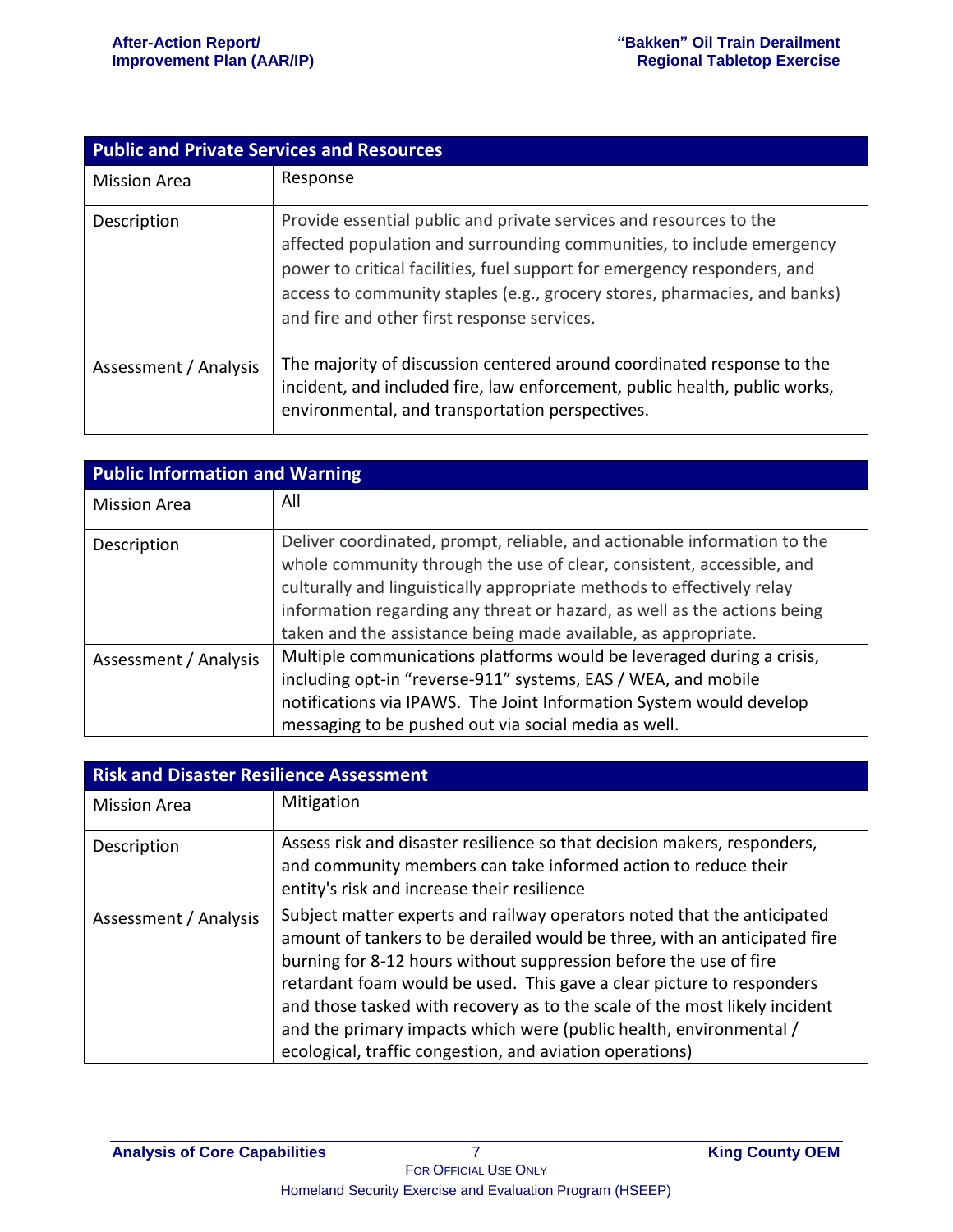| <b>Supply Chain Integrity and Security</b> |                                                                                                                                                                                                                                                                                                   |
|--------------------------------------------|---------------------------------------------------------------------------------------------------------------------------------------------------------------------------------------------------------------------------------------------------------------------------------------------------|
| <b>Mission Area</b>                        | Protection                                                                                                                                                                                                                                                                                        |
| Description                                | Strengthen the security and resilience of the supply chain.                                                                                                                                                                                                                                       |
| Assessment / Analysis                      | Disruption of rail traffic for multiple hours is a serious threat to<br>commerce and transportation within King County. It is clear that this<br>threat is fully appreciated by private railway operators and that they are<br>taking steps to ensure continuity of operations and mitigate risk. |

| <b>Threat and Hazard Identification</b> |                                                                                                                                                                                                                                                                                 |  |  |
|-----------------------------------------|---------------------------------------------------------------------------------------------------------------------------------------------------------------------------------------------------------------------------------------------------------------------------------|--|--|
| <b>Mission Area</b>                     | Mitigation                                                                                                                                                                                                                                                                      |  |  |
| Description                             | Identify the threats and hazards that occur in the geographic area;<br>determine the frequency and magnitude; and incorporate this into<br>analysis and planning processes so as to clearly understand the needs of<br>a community or entity.                                   |  |  |
| Assessment / Analysis                   | The transportation of "Bakken" deep-shale oil over the railways presents<br>a hazard to King County communities, however, this hazard is addressed<br>through the Local Emergency Planning Committee's Community<br>Emergency Management Plan annexes for hazmat and explosions |  |  |

#### **CAPSTONE ANALYSIS AND AREAS FOR IMPROVEMENT**

For all below, the incident referenced is a puncture and explosion of a "Bakken" deep-shale oil train tanker. All areas for improvement are tasked to King County and our regional partners.

- Identify locations, quantities, and types of equipment and resources that would be used to fight an incident as described above with an emphasis on fire / hazmat and environmental / public health.
- Further clarify the notification process of key stakeholders including the EPA, WA Department of Ecology, Public Health, and WA State Patrol all of whom may play a role in response and recovery to a crisis as described above.
- Identify primary Emergency Support Functions "ESFs" and their affiliated representatives expected to report to the EOC / ECC during response and recovery from a crisis as described above.
- Provide consistent information about the risks and hazards associated with "Bakken" deep-shale oil train tankers to elected officials and community members upon request. Ideally this would be on a public-facing digital platform accessible to the majority of our stakeholders.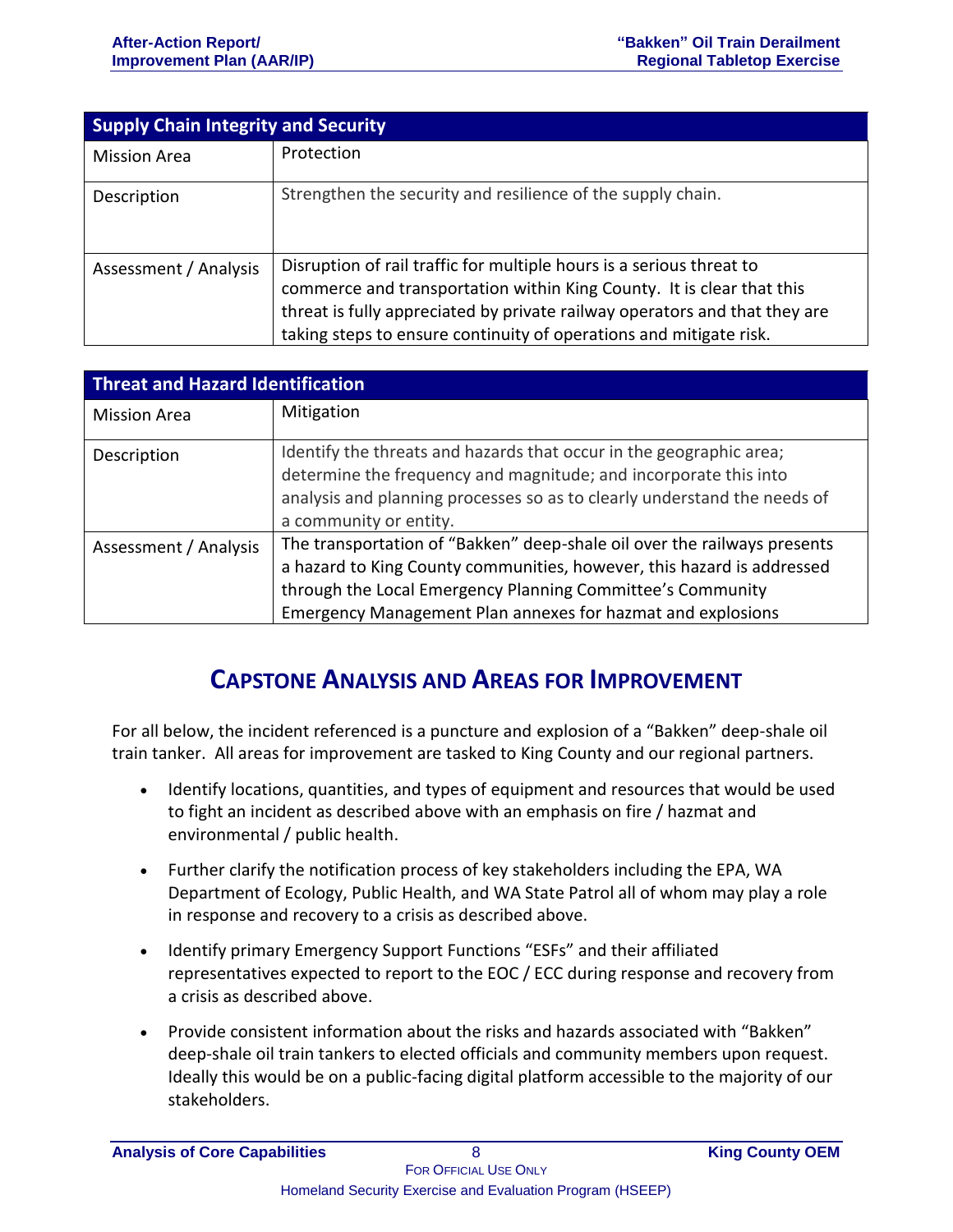#### **RECOMMENDATIONS AND NEXT STEPS**

Currently the federal government, who has ultimate jurisdiction over the railway operators, is considering multiple regulatory initiatives that will further mitigate the threat of a derailment and subsequent explosion of a train carrying "Bakken" deep-shale oil. For the past several years, King County's three LEPCs have overseen the risk assessment and environmental impacts of a variety of chemical hazards. The subsequent plans contain detailed annexes that include the transport of chemicals via rail. In addition, the County Emergency Management Plans, and Regional Hazard Mitigation Plan contain frameworks that address coordinated response and recovery from a variety of hazards, including those which would apply to a multi-jurisdictional explosion, hazmat, and fire incident.

At this time, based on the status of current plans and federal initiatives, King County OEM and our LEPCs recommend amending the current County Emergency Management Plan Annex that addresses chemicalss transported via rail. This planning initiative will be carried out by the representatives from our LEPCs in coordination with our regional partners.

King County OEM, our affiliated LEPCs, regional, and state partners will continue to monitor the legislation at the federal level, and work with our emergency planning counterparts to identify impacts to the communities within our jurisdiction. Additional findings will be reported to County Council until the directives outlined in Motion 14155 are completed. We hope that this document will serve as a regional recommendation for our cities, special municipalities, and tribal partners to inform their elected representatives as well.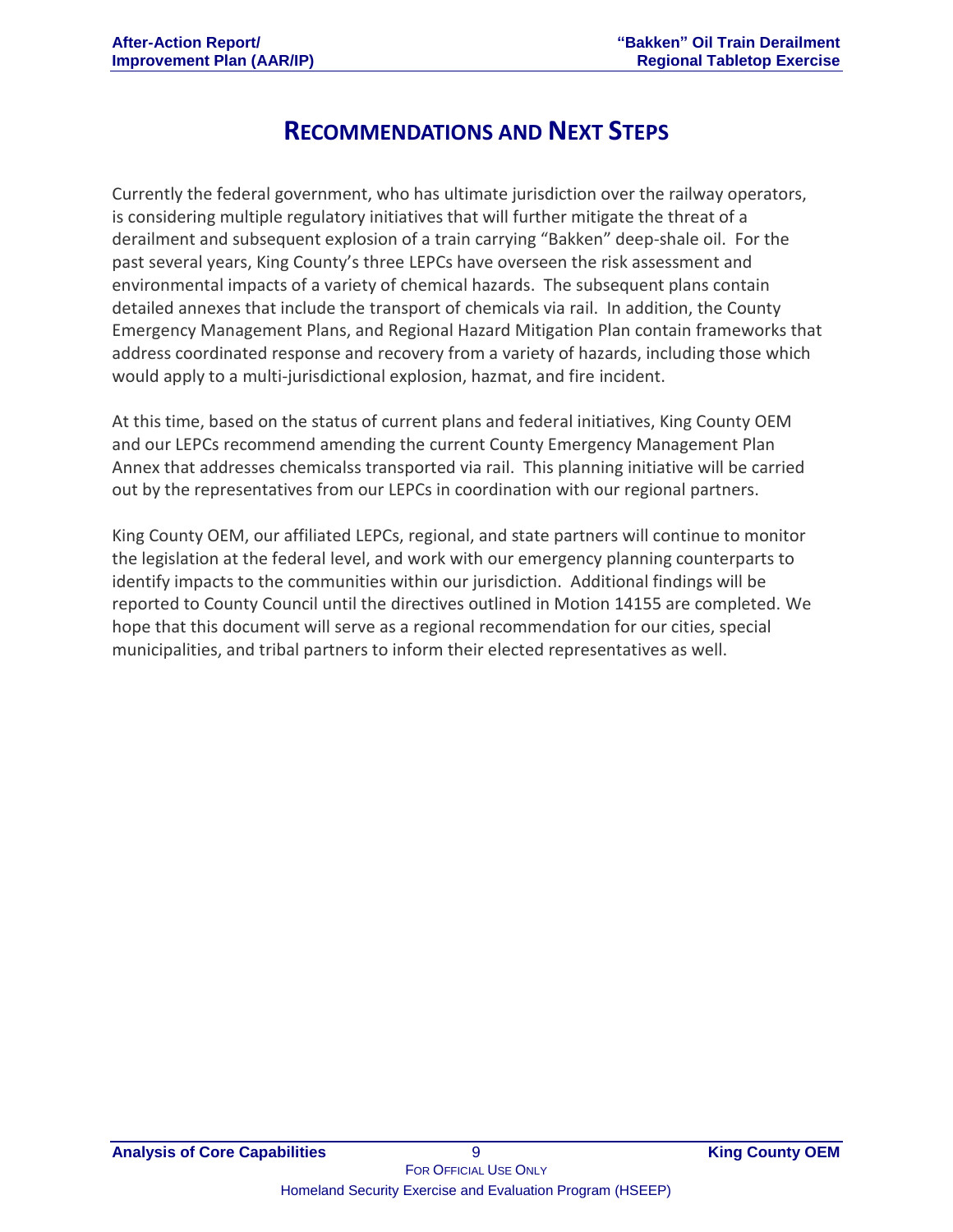## **EXERCISE PARTICIPANTS**

| Organization                                                                    | <b>Authority</b>        | <b>Discipline</b>                                          |
|---------------------------------------------------------------------------------|-------------------------|------------------------------------------------------------|
| <b>Army National Guard</b>                                                      | <b>Federal Govt</b>     | Army                                                       |
| <b>Auburn Emergency Management</b>                                              | <b>City Govt</b>        | EM                                                         |
| Burlington Northern Santa Fe Railway                                            | <b>Private Sector</b>   | Private Rail                                               |
| <b>Environmental Protection Agency</b>                                          | <b>Federal Govt</b>     | <b>Emergency Response Unit</b>                             |
| Kent Fire                                                                       | <b>City Govt</b>        | Fire                                                       |
| Kent Fire/HAZMAT                                                                | <b>City Govt</b>        | Fire                                                       |
| Kent Local Emergency Planning Committee                                         | <b>City Govt</b>        | <b>LEPC</b>                                                |
| King County Department of Adult and Juvenile<br>Detention                       | County Govt             | Adult and Juvenile Detention                               |
| King County Department of Executive Services                                    | <b>County Govt</b>      | Communications                                             |
| King County Department of Natural Resources<br>and Parks                        | <b>County Govt</b>      | <b>Department of Natural</b><br><b>Resources and Parks</b> |
| King County Department of Transportation                                        | County Govt             | Transportation & Road<br><b>Services</b>                   |
| King County Fire Department                                                     | <b>County Govt</b>      | Fire                                                       |
| King County Fire District 45/Duvall                                             | <b>County Govt</b>      | Fire                                                       |
| King County International Airport                                               | <b>County Govt</b>      | Airport                                                    |
| King County Local Emergency Planning<br>Committee                               | County Govt             | <b>LEPC</b>                                                |
| King County Marine Division                                                     | <b>County Govt</b>      | <b>Marine Division</b>                                     |
| King County Metro Transit                                                       | Special<br>Municipality | Transportation                                             |
| King County Office of Emergency Management                                      | <b>County Govt</b>      | EM                                                         |
| King County Regional Communications and<br><b>Emergency Coordination Center</b> | <b>County Govt</b>      | Volunteer                                                  |
| Northwest Healthcare Response Network                                           | Special<br>Municipality | Healthcare                                                 |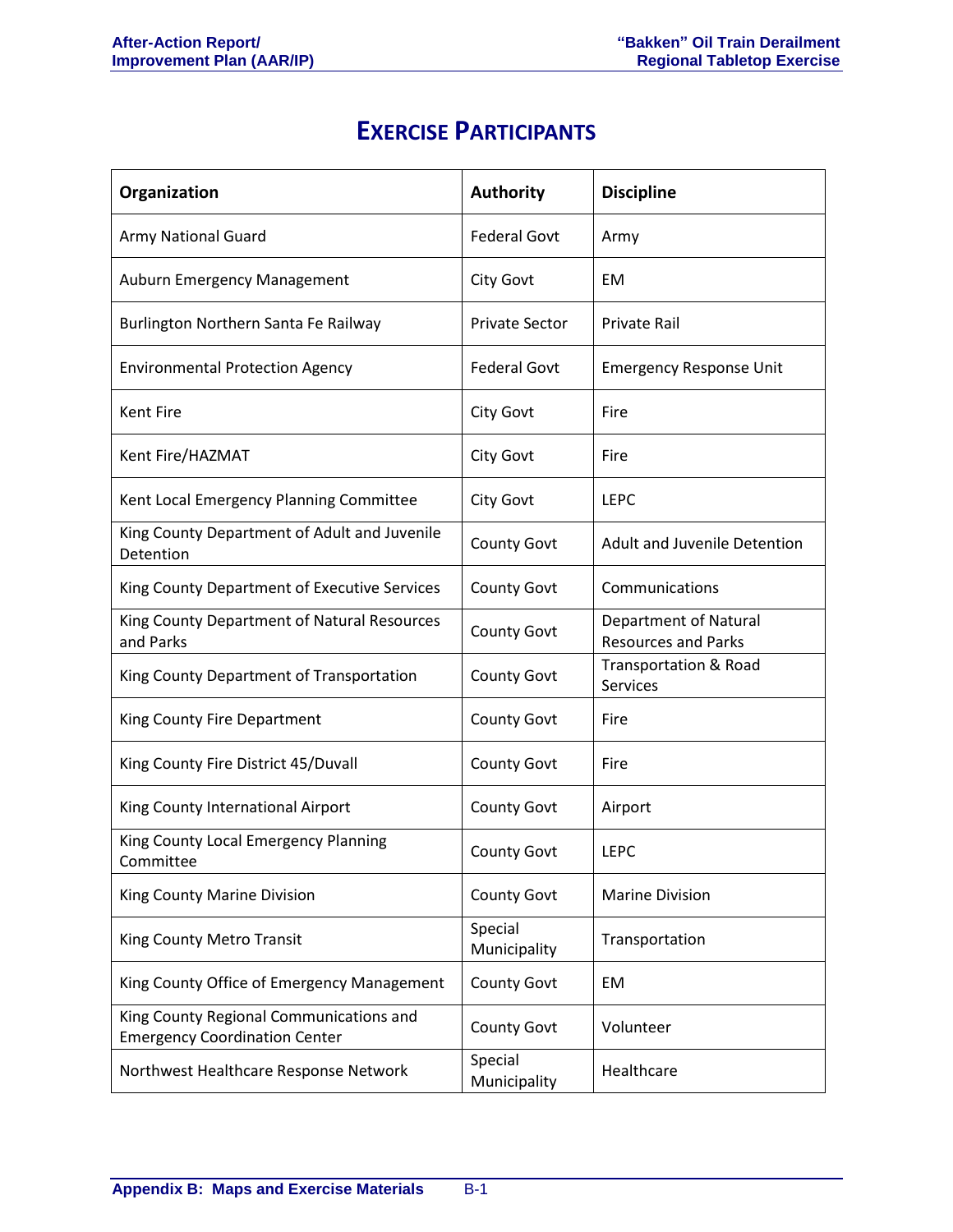| Public Health Seattle King County                  | County Govt             | <b>Public Health</b>     |
|----------------------------------------------------|-------------------------|--------------------------|
| <b>Red Cross</b>                                   | Non-profit              | <b>Disaster Services</b> |
| <b>Renton Fire</b>                                 | <b>City Govt</b>        | Fire                     |
| Renton Office of Emergency Management              | <b>City Govt</b>        | EM                       |
| <b>Renton Police</b>                               | <b>City Govt</b>        | Police                   |
| Renton Fire and Emergency Services                 | <b>City Govt</b>        | Fire                     |
| SeaTac Office of Emergency Management              | <b>City Govt</b>        | EM                       |
| Seattle Department of Transportation               | <b>City Govt</b>        | Transportation           |
| <b>Seattle Fire</b>                                | <b>City Govt</b>        | Fire                     |
| Seattle Office of Emergency Management             | <b>City Govt</b>        | EM                       |
| Seattle Office of Emergency Management             | <b>City Govt</b>        | EM                       |
| Snohomish County Office of Emergency<br>Management | County Govt             | EM                       |
| <b>Transportation Security Administration</b>      | <b>Federal Govt</b>     | <b>TSA</b>               |
| Tukwila                                            | City Govt               | Fire                     |
| <b>Tukwila Fire</b>                                | City Govt               | Fire                     |
| <b>United States Coast Guard</b>                   | <b>Federal Govt</b>     | <b>Coast Guard</b>       |
| <b>Valley Regional Fire Authority</b>              | Special<br>Municipality | Fire                     |
| Washington State Department of Ecology             | <b>State Govt</b>       | Ecology                  |
| <b>Washington State Fusion Center</b>              | Special<br>Municipality | Federal / Regional       |
| King County (Region 6) Zone 3 & 5 Coordinators     | County Govt             | EM                       |